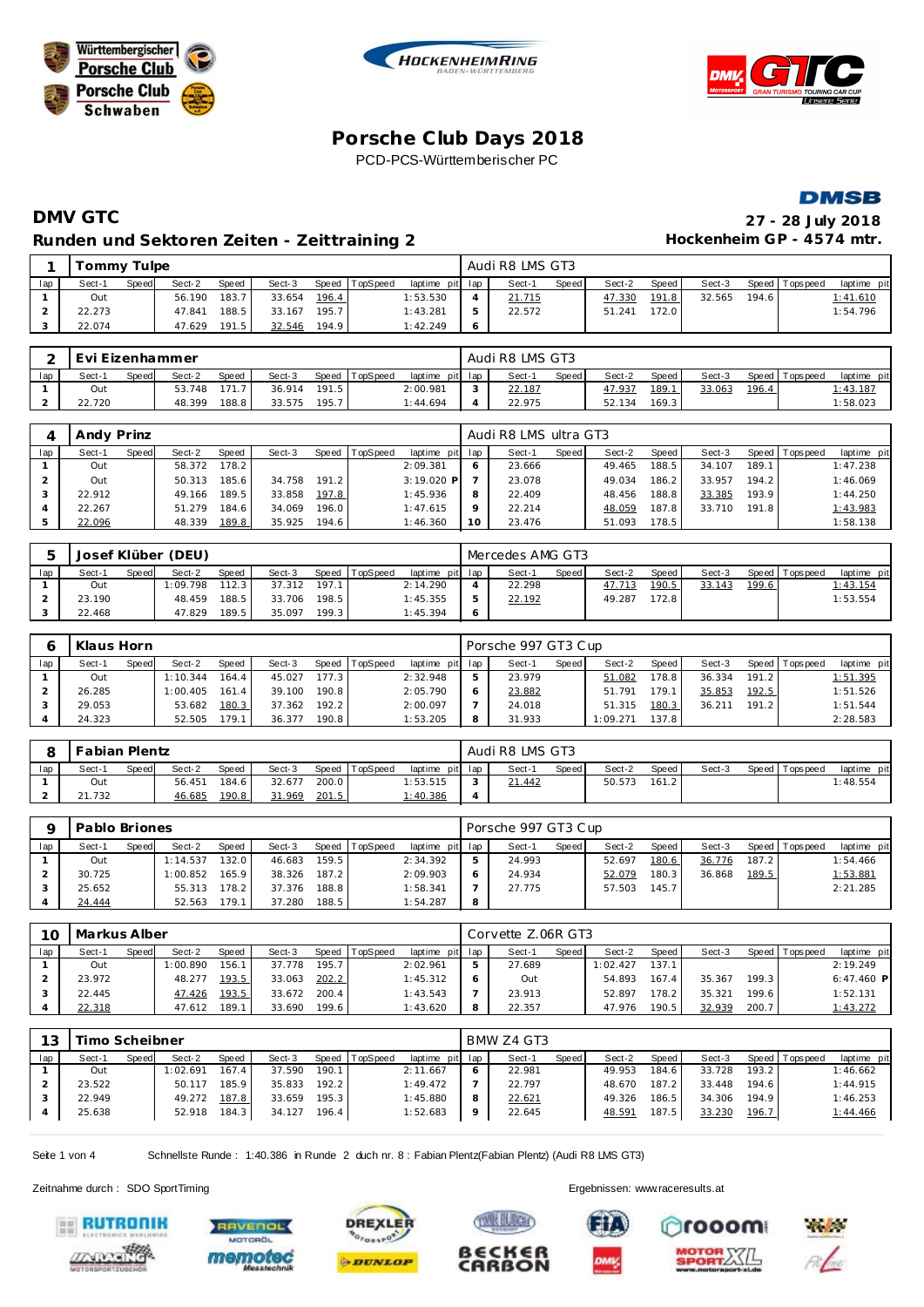





**DMSB** 

# **DMV GTC 27 - 28 July 2018** Runden und Sektoren Zeiten - Zeittraining 2 **Beiter auch der Einer Freiere Ersterne**im GP - 4574 mtr.

22.771 49.705 187.2 34.174 194.6 1:46.650 **10** 22.965 50.997 186.2 1:52.253

| 16  | Stanislav Dobrev |       |          |       |        |       |          |                 |    | Mercedes-AMG GT3 |       |        |       |        |       |                 |             |
|-----|------------------|-------|----------|-------|--------|-------|----------|-----------------|----|------------------|-------|--------|-------|--------|-------|-----------------|-------------|
| lap | Sect-1           | Speed | Sect-2   | Speed | Sect-3 | Speed | TopSpeed | laptime pit lap |    | Sect-1           | Speed | Sect-2 | Speed | Sect-3 |       | Speed Tops peed | laptime pit |
|     | Out              |       | 1:01.090 | 177.3 | 39.938 | 194.9 |          | 2:06.082        | 5. | 22.602           |       | 52.305 | 180.3 | 37.142 | 195.7 |                 | 1:52.049    |
|     | 22.852           |       | 51.458   | 183.7 | 42.406 | 195.3 |          | 1:56.716        |    | 22.740           |       | 47.885 | 188.8 | 33.269 | 196.4 |                 | 1:43.894    |
|     | 22.817           |       | 51.631   | 178.8 | 37.509 | 194.6 |          | 1:51.957        |    | 24.808           |       | 55.548 | 168.5 |        |       |                 | 2:03.400    |
|     | 22.770           |       | 48.808   | 190.1 | 33.433 | 196.4 |          | 1:45.011        | 8  |                  |       |        |       |        |       |                 |             |

| 19  | Peter Schmidt |       |          |       |        |       |          |                 | Audi R8 LMS GT3 |       |        |       |        |       |                 |              |
|-----|---------------|-------|----------|-------|--------|-------|----------|-----------------|-----------------|-------|--------|-------|--------|-------|-----------------|--------------|
| lap | Sect-1        | Speed | Sect-2   | Speed | Sect-3 | Speed | TopSpeed | laptime pit lap | Sect-1          | Speed | Sect-2 | Speed | Sect-3 |       | Speed Tops peed | laptime pit  |
|     | Out           |       | 1:00.850 | 168.0 | 37.760 | 189.5 |          | 2:03.323        | Out             |       | 49.639 | 184.6 | 34.282 | 191.8 |                 | $2:38.814$ P |
|     | 23.689        |       | 50.188   | 181.2 | 40.715 | 190.5 |          | 1:54.592        | 22.607          |       | 49.151 | 184.9 | 33.582 | 192.9 |                 | 1:45.340     |
|     | 23.085        |       | 49.406   | 183.7 | 34.145 | 190.8 |          | 1:46.636        | 22.339          |       | 48.703 | 184.3 | 33.272 | 192.5 |                 | 1:44.314     |
|     | 23.021        |       | 48.840   | 183.4 | 33.784 | 190.5 |          | 1:45.645        | 22.339          |       | 48.761 | 183.1 | 33.882 | 192.2 |                 | 1:44.982     |
|     | 23.247        |       | 49.523   | 184.0 |        |       |          | 1:52.844        | 23.912          |       | 52.768 | 171.7 |        |       |                 | 2:01.276     |

| $\cap$ | Roland Hertner |              |          |              |        |       |          |                 | VW Golf GTI TCR |       |          |       |        |       |                |             |
|--------|----------------|--------------|----------|--------------|--------|-------|----------|-----------------|-----------------|-------|----------|-------|--------|-------|----------------|-------------|
| lap    | Sect-1         | <b>Speed</b> | Sect-2   | <b>Speed</b> | Sect-3 | Speed | TopSpeed | laptime pit lap | Sect-1          | Speed | Sect-2   | Speed | Sect-3 |       | Speed Topspeed | laptime pit |
|        | Out            |              | 1:00.085 | 167.2        | 38.486 | 173.6 |          | 2:07.235        | 24.028          |       | 52.500   | 173.1 | 35.347 | 180.9 |                | 1:51.875    |
|        | 24.903         |              | 53.423   | 171.7        | 35.991 | 179.7 |          | 1:54.317        | 25.265          |       | 1:00.069 | 164.4 |        |       |                | 2:08.738    |
|        | 24.239         |              | 52.607   | 174.2        | 35.600 | 179.4 |          | 1:52.446        |                 |       |          |       |        |       |                |             |

| 32  |        | Simon Klemund<br>Sect-2<br>Sect-1<br>Speed   TopSpeed<br>Speed<br>Sect-3<br>Speed<br>152.1<br>161.9<br>1:03.671<br>41.040<br>Out<br>155.8<br>163.4<br>39.359<br>26.976<br>57.400 |        |       |        |       |  |                 |    | BMW M235i Racing |       |        |       |        |                    |                 |             |
|-----|--------|----------------------------------------------------------------------------------------------------------------------------------------------------------------------------------|--------|-------|--------|-------|--|-----------------|----|------------------|-------|--------|-------|--------|--------------------|-----------------|-------------|
| lap |        |                                                                                                                                                                                  |        |       |        |       |  | laptime pit lap |    | Sect-1           | Speed | Sect-2 | Speed | Sect-3 |                    | Speed Tops peed | laptime pit |
|     |        |                                                                                                                                                                                  |        |       |        |       |  | 2:11.651        |    | 25.817           |       | 55.981 | 157.9 | 38.146 | 165.1 <sub>1</sub> |                 | 1:59.944    |
|     |        |                                                                                                                                                                                  |        |       |        |       |  | 2:03.735        |    | 26.168           |       | 56.061 | 160.0 | 38.028 | 165.9              |                 | 2:00.257    |
|     | 26.001 |                                                                                                                                                                                  | 57.470 | 157.9 | 38.435 | 165.1 |  | 2:01.906        |    | 25.748           |       | 56.380 | 158.8 | 38.638 | 165.4              |                 | 2:00.766    |
|     | 25.857 |                                                                                                                                                                                  | 56.330 | 158.6 | 38.792 | 164.1 |  | 2:00.979        |    | 26.161           |       | 57.004 | 157.7 | 38.423 | 165.9              |                 | 2:01.588    |
|     | 25.854 |                                                                                                                                                                                  | 56.452 | 158.8 | 38.999 | 166.2 |  | 2:01.305        | 10 | 25.499           |       | 55.755 | 158.4 | 37.851 | 166.7              |                 | 1:59.105    |

| 44  | Marc Busch |       | (DEU)  |       |        |       |                  |                 | Audi | R8 '  | LMS GT3      |        |       |        |                 |                 |
|-----|------------|-------|--------|-------|--------|-------|------------------|-----------------|------|-------|--------------|--------|-------|--------|-----------------|-----------------|
| lap | Sect-′     | Speed | Sect-2 | Speed | Sect-3 |       | Speed   TopSpeed | laptime<br>pitl | lap  | Sect- | <b>Speed</b> | Sect-2 | Speed | Sect-3 | Speed Tops peed | pitl<br>laptime |
|     | Out        |       | 55.350 | 161.9 | 37.586 | 198.9 |                  | :55.321         |      |       |              |        |       |        |                 |                 |

| 5 <sup>1</sup> |        |       | Karlheinz Blessing |       |        |       |                |                 |   | Porsche 991 GT3 Cup |         |        |         |        |       |                 |             |
|----------------|--------|-------|--------------------|-------|--------|-------|----------------|-----------------|---|---------------------|---------|--------|---------|--------|-------|-----------------|-------------|
| lap            | Sect-1 | Speed | Sect-2             | Speed | Sect-3 |       | Speed TopSpeed | laptime pit lap |   | Sect-1              | Speed I | Sect-2 | Speed I | Sect-3 |       | Speed Tops peed | laptime pit |
|                | Out    |       | 56.776             | 177.0 | 37.034 | 190.1 |                | 1:59.788        |   | 22.867              |         | 49.506 | 186.5   | 34.644 | 193.5 |                 | 1:47.017    |
|                | 23.606 |       | 52.995             | 177.0 | 36.318 | 190.8 |                | 1:52.919        |   | 22.970              |         | 48.786 | 186.5   | 34.610 | 193.9 |                 | 1:46.366    |
|                | 23.101 |       | 49.692             | 184.9 | 38.186 | 184.0 |                | 1:50.979        |   | 25.805              |         | 55.324 | 144.4   |        |       |                 | 2:06.846    |
|                | 23.406 |       | 48.896             | 183.7 | 34.555 | 193.9 |                | 1:46.857        | 8 |                     |         |        |         |        |       |                 |             |

| 55  | Dietmar Haggenmüller<br>Sect-2<br>Sect-3<br>Speed   TopSpeed<br>Sect-1<br>Speed<br>Speed<br>173.6<br>38.684<br>191.8<br>1:00.395<br>Out<br>187.8 <sub>1</sub><br>199.3<br>23.895<br>34.609<br>50.534<br>200.4<br>191.8<br>48.092<br>33.119 |  |        |       |        |       |  |                 |    | Mercedes-AMG GT3 |         |        |       |        |       |                |              |
|-----|--------------------------------------------------------------------------------------------------------------------------------------------------------------------------------------------------------------------------------------------|--|--------|-------|--------|-------|--|-----------------|----|------------------|---------|--------|-------|--------|-------|----------------|--------------|
| lap |                                                                                                                                                                                                                                            |  |        |       |        |       |  | laptime pit lap |    | Sect-1           | Speed I | Sect-2 | Speed | Sect-3 |       | Speed Topspeed | laptime pit  |
|     |                                                                                                                                                                                                                                            |  |        |       |        |       |  | 2:07.301        |    | 22.229           |         | 48.478 | 182.4 |        |       |                | 1:51.289     |
|     |                                                                                                                                                                                                                                            |  |        |       |        |       |  | 1:49.038        | 8  | Out              |         | 51.246 | 187.2 | 34.763 | 199.3 |                | $2:53.572$ P |
|     | 22.598                                                                                                                                                                                                                                     |  |        |       |        |       |  | 1:43.809        |    | 22.304           |         | 47.805 | 192.2 | 34.116 | 179.4 |                | 1:44.225     |
|     | 22.673                                                                                                                                                                                                                                     |  | 49.602 | 189.1 | 33.465 | 200.0 |  | 1:45.740        | 10 | 23.143           |         | 49.949 | 188.5 | 34.383 | 198.2 |                | 1:47.475     |
| .5  | 22.264                                                                                                                                                                                                                                     |  | 48.146 | 191.2 | 33.218 | 200.4 |  | 1:43.628        |    | 22.199           |         | 47.679 | 190.5 | 33.138 | 199.6 |                | 1:43.016     |
| O   | 22.285                                                                                                                                                                                                                                     |  | 47.623 | 192.9 | 32.889 | 201.1 |  | 1:42.797        | 12 |                  |         |        |       |        |       |                |              |

| 56  | Bruno Stucky |       |        |       |        |       |          |                 |         | MB SLS GT3 |       |        |       |        |       |                 |             |
|-----|--------------|-------|--------|-------|--------|-------|----------|-----------------|---------|------------|-------|--------|-------|--------|-------|-----------------|-------------|
| lap | Sect-1       | Speed | Sect-2 | Speed | Sect-3 | Speed | TopSpeed | laptime pit lap |         | Sect-1     | Speed | Sect-2 | Speed | Sect-3 |       | Speed Tops peed | laptime pit |
|     | Out          |       | 50.991 | 187.8 | 33.227 | 196.7 |          | 1:47.300        |         | 22.457     |       | 48.442 | 189.1 | 33.169 | 196.4 |                 | 1:44.068    |
|     | 22.074       |       | 48.094 | 192.9 | 32.950 | 196.7 |          | 1:43.118        |         | 22.458     |       | 48.083 | 186.9 | 33.497 | 197.8 |                 | 1:44.038    |
|     | 22.412       |       | 47.753 | 191.8 | 34.265 | 194.6 |          | 1:44.430        |         | 22.428     |       | 47.802 | 190.5 | 33.734 | 198.5 |                 | 1:43.964    |
|     | 22.669       |       | 51.131 | 165.4 |        |       |          | 1:55.554        | $\circ$ | 25.014     |       | 55.190 | 173.1 |        |       |                 | 2:05.787    |
| -5  | Out          |       | 48.100 | 190.1 | 34.366 | 197.8 |          | $3:34.486$ P 10 |         |            |       |        |       |        |       |                 |             |

B∈CK∈f

**CARBON** 

Seite 2 von 4 Schnellste Runde : 1:40.386 in Runde 2 duch nr. 8 : Fabian Plentz(Fabian Plentz) (Audi R8 LMS GT3)













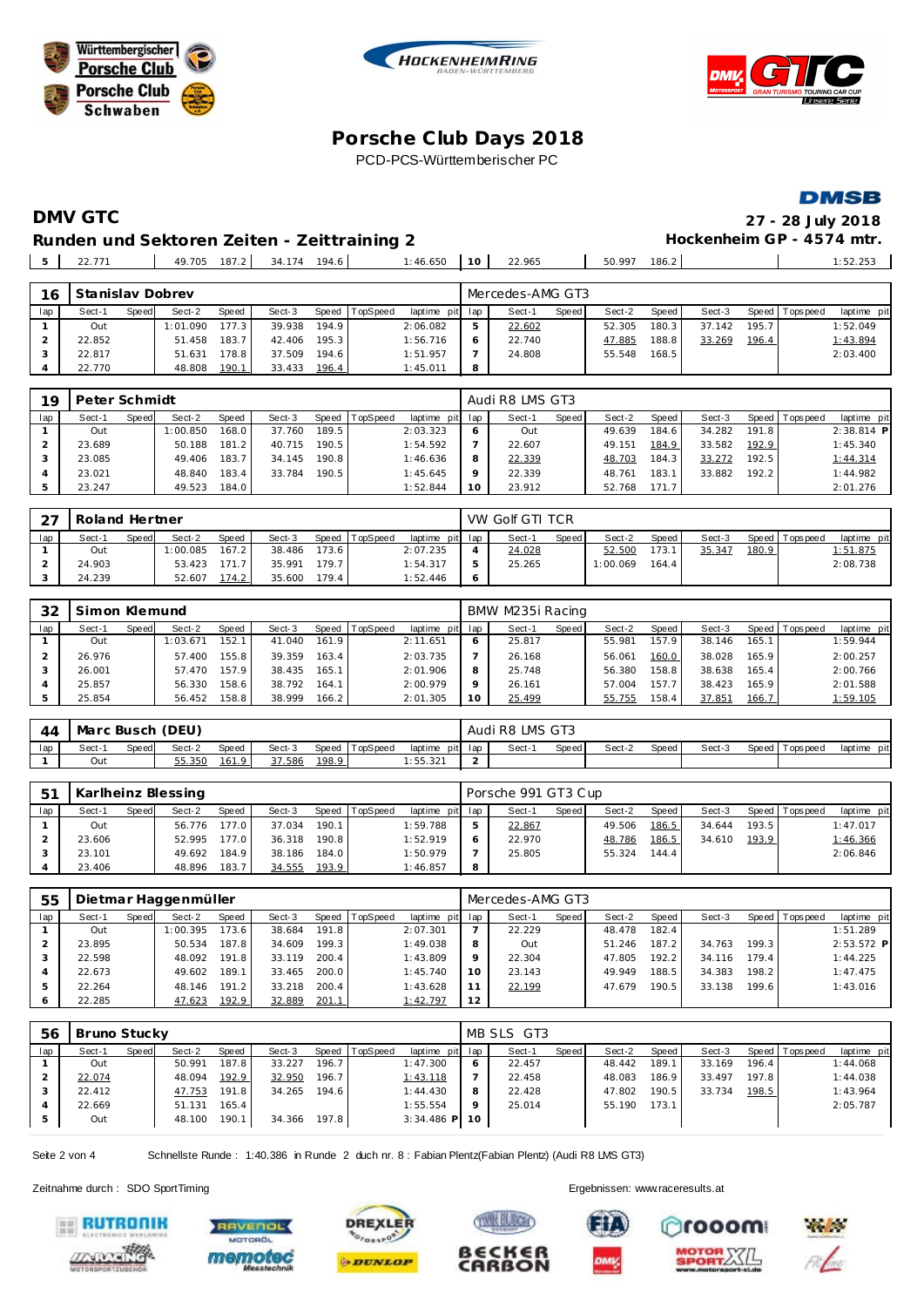







# **DMV GTC 27 - 28 July 2018** Runden und Sektoren Zeiten - Zeittraining 2 **Hockenheim GP** - 4574 mtr.

| 63  |        |       | Christoph Dupré (DEU) |       |        |       |                |                 |    | Porsche 991 GT3 Cup |       |        |       |        |       |                 |             |
|-----|--------|-------|-----------------------|-------|--------|-------|----------------|-----------------|----|---------------------|-------|--------|-------|--------|-------|-----------------|-------------|
| lap | Sect-1 | Speed | Sect-2                | Speed | Sect-3 |       | Speed TopSpeed | laptime pit lap |    | Sect-1              | Speed | Sect-2 | Speed | Sect-3 |       | Speed Tops peed | laptime pit |
|     | Out    |       | 1:03.208              | 146.9 | 38.584 | 186.9 |                | 2:07.903        |    | 22.658              |       | 48.844 | 183.1 | 34.114 | 193.9 |                 | 1:45.616    |
|     | 23.755 |       | 50.314                | 177.0 | 40.432 | 193.2 |                | 1:54.501        | Б. | 22.825              |       | 53.448 | 143.8 |        |       |                 | 1:55.087    |
|     | 22.876 |       | 49.759                | 179.7 | 34.091 | 193.5 |                | 1:46.726        |    |                     |       |        |       |        |       |                 |             |

| 66  |        |       | Jürgen Marschlich |       |        |       |                |                 |         | Audi R8 LMS GT4 |       |          |       |        |       |                |             |
|-----|--------|-------|-------------------|-------|--------|-------|----------------|-----------------|---------|-----------------|-------|----------|-------|--------|-------|----------------|-------------|
| lap | Sect-1 | Speed | Sect-2            | Speed | Sect-3 |       | Speed TopSpeed | laptime pit lap |         | Sect-1          | Speed | Sect-2   | Speed | Sect-3 |       | Speed Topspeed | laptime pit |
|     | Out    |       | 52.734            | 176.2 | 36.658 | 188.5 |                | 1:52.465        |         | 26.066          |       | 1:00.471 | 114.5 | 36.385 | 185.9 |                | 2:02.922    |
|     | 23.184 |       | 50.212            | 177.6 | 34.634 | 187.8 |                | 1:48.030        | 8       | 22.922          |       | 49.976   | 178.5 | 34.679 | 186.5 |                | 1:47.577    |
|     | 23.070 |       | 49.789            | 179.1 | 34.331 | 187.8 |                | 1:47.190        | $\circ$ | 24.473          |       | 1:01.318 | 166.7 | 49.031 | 187.5 |                | 2:14.822    |
|     | 23.036 |       | 49.851            | 179.7 | 34.386 | 187.8 |                | 1:47.273        | 10      | 23.548          |       | 1:01.933 | 116.0 | 41.027 | 186.5 |                | 2:06.508    |
| 5   | 22.861 |       | 51.215            | 178.8 | 40.429 | 187.8 |                | 1:54.505        |         | 24.007          |       | 59.536   | 150.2 |        |       |                | 2:09.167    |
| 6   | 22.986 |       | 49.736            | 178.2 | 34.364 | 185.9 |                | 1:47.086        | 12      |                 |       |          |       |        |       |                |             |

| 75  | Thomas Langer |       |          |              |        |       |                |                 |    | Porsche 991 GT3 Cup |         |        |       |        |       |                |              |
|-----|---------------|-------|----------|--------------|--------|-------|----------------|-----------------|----|---------------------|---------|--------|-------|--------|-------|----------------|--------------|
| lap | Sect-1        | Speed | Sect-2   | <b>Speed</b> | Sect-3 |       | Speed TopSpeed | laptime pit lap |    | Sect-1              | Speed I | Sect-2 | Speed | Sect-3 |       | Speed Topspeed | laptime pit  |
|     | Out           |       | 1:02.714 | 175.3        | 38.076 | 185.9 |                | 2:08.055        |    | 23.482              |         | 52.028 | 171.7 |        |       |                | 1:57.695     |
|     | 24.538        |       | 51.015   | 178.2        | 35.919 | 189.8 |                | 1:51.472        |    | Out                 |         | 52.484 | 171.7 | 36.264 | 190.8 |                | $3:04.957$ P |
|     | 23.788        |       | 50.091   | 182.7        | 35.634 | 190.5 |                | 1:49.513        |    | 23.490              |         | 49.938 | 180.6 | 35.518 | 190.5 |                | 1:48.946     |
|     | 23.332        |       | 50.063   | 183.4        | 35.280 | 190.1 |                | 1:48.675        |    | 23.583              |         | 50.007 | 181.5 | 35.198 | 191.8 |                | 1:48.788     |
|     | 23.346        |       | 50.345   | 180.9        | 35.531 | 191.2 |                | 1:49.222        | 10 | 23.213              |         | 49.705 | 181.8 | 34.931 | 191.5 |                | 1:47.849     |

|     | Suzanne Weidt |       |          |                    |        |       |                  |                 |         | Lamborghini Huracan GT3 |       |        |       |        |       |                |             |
|-----|---------------|-------|----------|--------------------|--------|-------|------------------|-----------------|---------|-------------------------|-------|--------|-------|--------|-------|----------------|-------------|
| lap | Sect-1        | Speed | Sect-2   | Speed              | Sect-3 |       | Speed   TopSpeed | laptime pit lap |         | Sect-1                  | Speed | Sect-2 | Speed | Sect-3 |       | Speed Topspeed | laptime pit |
|     | Out           |       | 1:02.977 | 174.8              | 38.646 | 190.1 |                  | 2:10.865        | 6       | 24.001                  |       | 50.612 | 187.2 | 34.864 | 197.8 |                | 1:49.477    |
|     | 24.938        |       | 51.357   | 184.6 <sub>1</sub> | 36.117 | 192.9 |                  | 1:52.412        |         | 24.289                  |       | 48.617 | 187.2 | 34.204 | 198.5 |                | 1:47.110    |
|     | 23.530        |       | 49.669   | 186.2              | 34.924 | 197.1 |                  | 1:48.123        | 8       | 22.646                  |       | 48.945 | 186.9 | 34.093 | 199.6 |                | 1:45.684    |
|     | 23.457        |       | 51.510   | 184.9              | 34.878 | 196.7 |                  | 1:49.845        | $\circ$ | 23.442                  |       | 48.623 | 188.2 | 33.986 | 197.4 |                | 1:46.051    |
|     | 22.902        |       | 50.145   | 186.2              | 36.104 | 194.6 |                  | 1:49.151        | 10      | 22.894                  |       | 50.441 | 186.9 |        |       |                | 1:56.038    |

| 82  |        |       | Claus Dupré (DEU) |       |        |       |                |                 | Porsche 991 GT3 Cup |       |        |         |        |       |                |             |
|-----|--------|-------|-------------------|-------|--------|-------|----------------|-----------------|---------------------|-------|--------|---------|--------|-------|----------------|-------------|
| lap | Sect-1 | Speed | Sect-2            | Speed | Sect-3 |       | Speed TopSpeed | laptime pit lap | Sect-1              | Speed | Sect-2 | Speed I | Sect-3 |       | Speed Topspeed | laptime pit |
|     | Out    |       | 1:03.523          | 173.4 | 37.871 | 185.9 |                | 2:08.507        | 22.855              |       | 49.349 | 184.3   | 34.681 | 193.2 |                | 1:46.885    |
|     | 24.669 |       | 51.945            | 181.2 | 35.303 | 192.5 |                | 1:51.917        | 22.993              |       | 49.019 | 184.3   | 34.144 | 193.2 |                | 1:46.156    |
|     | 23.128 |       | 49.270            | 183.4 | 34.709 | 192.2 |                | 1:47.107        | 24.501              |       | 57.194 | 153.2   |        |       |                | 2:08.655    |

| 88  | Jean-Luc Weidt |       |          |       |        |       |          |                 |                 | Audi R8 LMS GT4 |       |        |                    |        |       |                 |              |
|-----|----------------|-------|----------|-------|--------|-------|----------|-----------------|-----------------|-----------------|-------|--------|--------------------|--------|-------|-----------------|--------------|
| lap | Sect-1         | Speed | Sect-2   | Speed | Sect-3 | Speed | TopSpeed | laptime pit lap |                 | Sect-1          | Speed | Sect-2 | Speed              | Sect-3 |       | Speed Tops peed | laptime pit  |
|     | Out            |       | 1:03.680 | 168.0 | 40.682 | 178.5 |          | 2:13.300        |                 | 24.033          |       | 51.880 | 174.5              |        |       |                 | 1:53.825     |
|     | 28.819         |       | 55.250   | 71.2  | 39.471 | 183.4 |          | 2:03.540        |                 | Out             |       | 52.092 | 174.5 <sub>1</sub> | 37.011 | 185.6 |                 | $2:39.074$ P |
|     | 24.747         |       | 52.730   | 169.8 | 37.100 | 183.4 |          | 1:54.577        |                 | 24.094          |       | 51.653 | 173.4              | 36.234 | 186.5 |                 | 1:51.981     |
|     | 24.550         |       | 52.596   | 73.6  | 36.593 | 184.6 |          | 1:53.739        |                 | 26.756          |       | 55.082 | 171.7              |        |       |                 | 2:06.322     |
|     | 24.153         |       | 51.550   | 75.6  | 36.280 | 184.6 |          | 1:51.983        | 10 <sup>°</sup> |                 |       |        |                    |        |       |                 |              |

| 99  | Kevin Arnold |       |        |              |        |       |          |                 | Audi RS 3 LMS TCR |        |       |          |       |        |       |                 |             |  |
|-----|--------------|-------|--------|--------------|--------|-------|----------|-----------------|-------------------|--------|-------|----------|-------|--------|-------|-----------------|-------------|--|
| lap | Sect-1       | Speed | Sect-2 | <b>Speed</b> | Sect-3 | Speed | TopSpeed | laptime pit lap |                   | Sect-1 | Speed | Sect-2   | Speed | Sect-3 |       | Speed Tops peed | laptime pit |  |
|     | Out          |       | 59.922 | 159.3        | 38.376 | 169.0 |          | 2:04.141        |                   | 27.279 |       | 54.072   | 168.5 | 37.156 | 176.8 |                 | 1:58.507    |  |
|     | 25.690       |       | 53.647 | 168.8        | 35.718 | 177.0 |          | 1:55.055        | O                 | 23.782 |       | 52.535   | 170.6 | 34.967 | 176.5 |                 | 1:51.284    |  |
|     | 24.163       |       | 52.685 | 167.7        | 35.169 | 176.2 |          | 1:52.017        |                   | 23.692 |       | 52.618   | 168.8 | 38.773 | 157.0 |                 | 1:55.083    |  |
|     | 23.884       |       | 52.781 | 166.2        | 35.551 | 176.5 |          | 1:52.216        | 8                 | 29.524 |       | 1:02.574 | 137.2 |        |       |                 | 2:20.136    |  |

| $-912$ | Benni Hev |       |        |       |        |       |                |                 |           | Porsche 991 GT3 R |       |        |         |        |       |                   |             |  |  |
|--------|-----------|-------|--------|-------|--------|-------|----------------|-----------------|-----------|-------------------|-------|--------|---------|--------|-------|-------------------|-------------|--|--|
| lap    | Sect-1    | Speed | Sect-2 | Speed | Sect-3 |       | Speed TopSpeed | laptime pit lap |           | Sect-1            | Speed | Sect-2 | Speed I | Sect-3 |       | Speed   Tops peed | laptime pit |  |  |
|        | Out       |       | 52.184 | 188.5 | 33.234 | 197.4 |                | 1:48.898        |           | 21.748            |       | 47.377 | 191.2   | 32.738 | 198.5 |                   | 1:41.863    |  |  |
|        | 23.213    |       | 47.950 | 188.2 | 32.741 | 199.3 |                | 1:43.904        |           | 22.745            |       | 50.096 | 185.6   |        |       |                   | 1:48.928    |  |  |
|        | 21.690    |       | 48.084 | 185.6 | 32.711 | 199.3 |                | 1:42.485        | $\bullet$ |                   |       |        |         |        |       |                   |             |  |  |

**TWEE BLECKY** 

B∈CK∈f

CARBON

Seite 3 von 4 Schnellste Runde : 1:40.386 in Runde 2 duch nr. 8 : Fabian Plentz(Fabian Plentz) (Audi R8 LMS GT3)